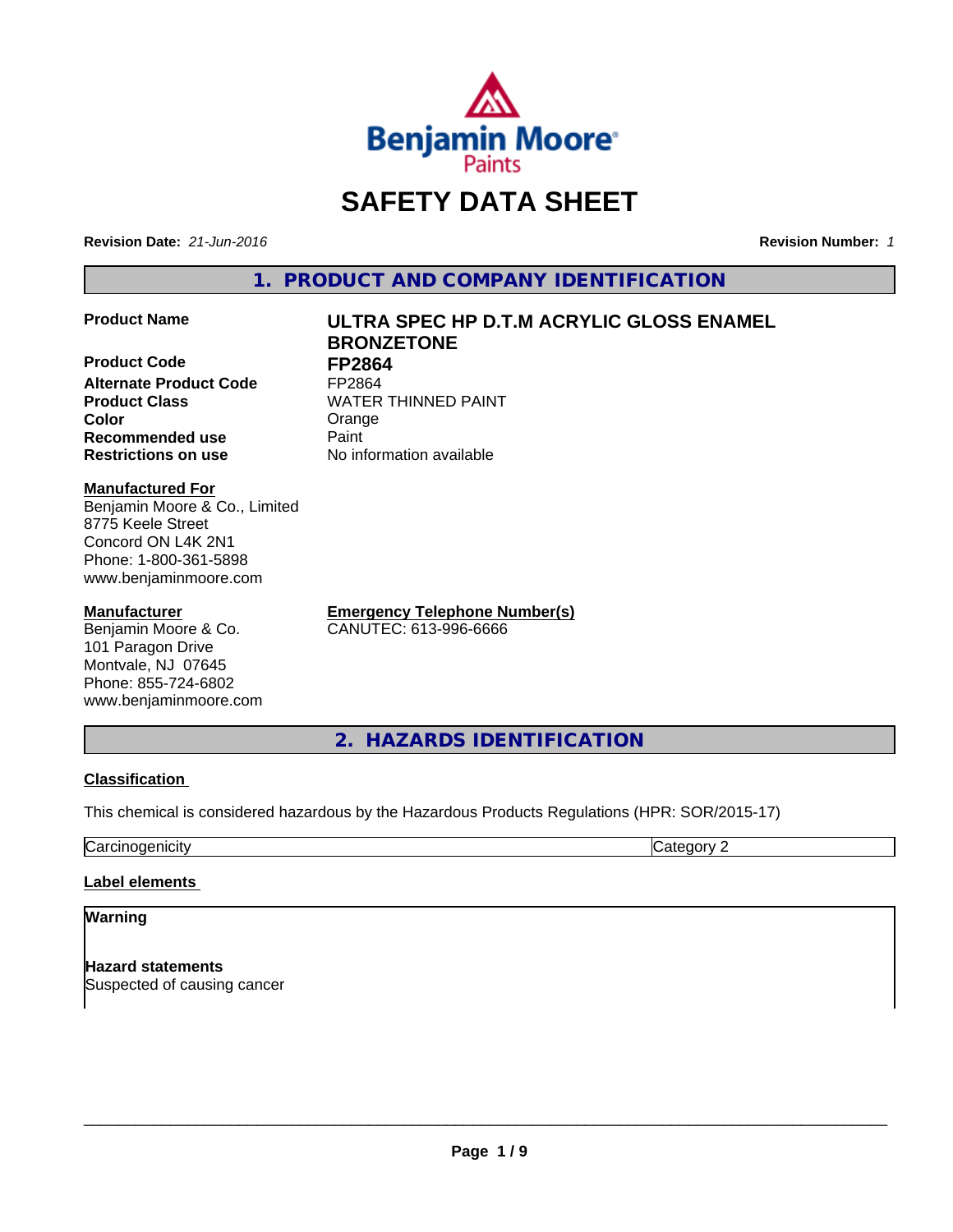

**Appearance** liquid **Contract Contract Contract Contract Contract Contract Contract Contract Contract Contract Contract Contract Contract Contract Contract Contract Contract Contract Contract Contract Contract Contract Con** 

# **Precautionary Statements - Prevention**

Obtain special instructions before use Do not handle until all safety precautions have been read and understood Use personal protective equipment as required

#### **Precautionary Statements - Response**

If exposed or concerned get medical attention

# **Precautionary Statements - Storage**

Store locked up

#### **Precautionary Statements - Disposal**

Dispose of contents/container to an approved waste disposal plant

### **Other information**

No information available

# **3. COMPOSITION INFORMATION ON COMPONENTS**

| <b>Chemical Name</b>                          | <b>CAS-No</b> | Weight % (max) |
|-----------------------------------------------|---------------|----------------|
| 2,2,4-trimethyl-1,3-propanediol diisobutyrate | 6846-50-0     | $-5%$          |
| Titanium dioxide                              | 13463-67-7    | $-5%$          |
| Carbon black                                  | 1333-86-4     | $0.5$ - 1%     |
| Ammonia                                       | 7664-41-7     | $0.1 - 0.25\%$ |

| 4. FIRST AID MEASURES                                                                              |
|----------------------------------------------------------------------------------------------------|
| No hazards which require special first aid measures.                                               |
| Rinse thoroughly with plenty of water for at least 15<br>minutes and consult a physician.          |
| Wash off immediately with soap and plenty of water<br>removing all contaminated clothes and shoes. |
| Move to fresh air. If symptoms persist, call a physician.                                          |
| Clean mouth with water and afterwards drink plenty of<br>water. Consult a physician if necessary.  |
|                                                                                                    |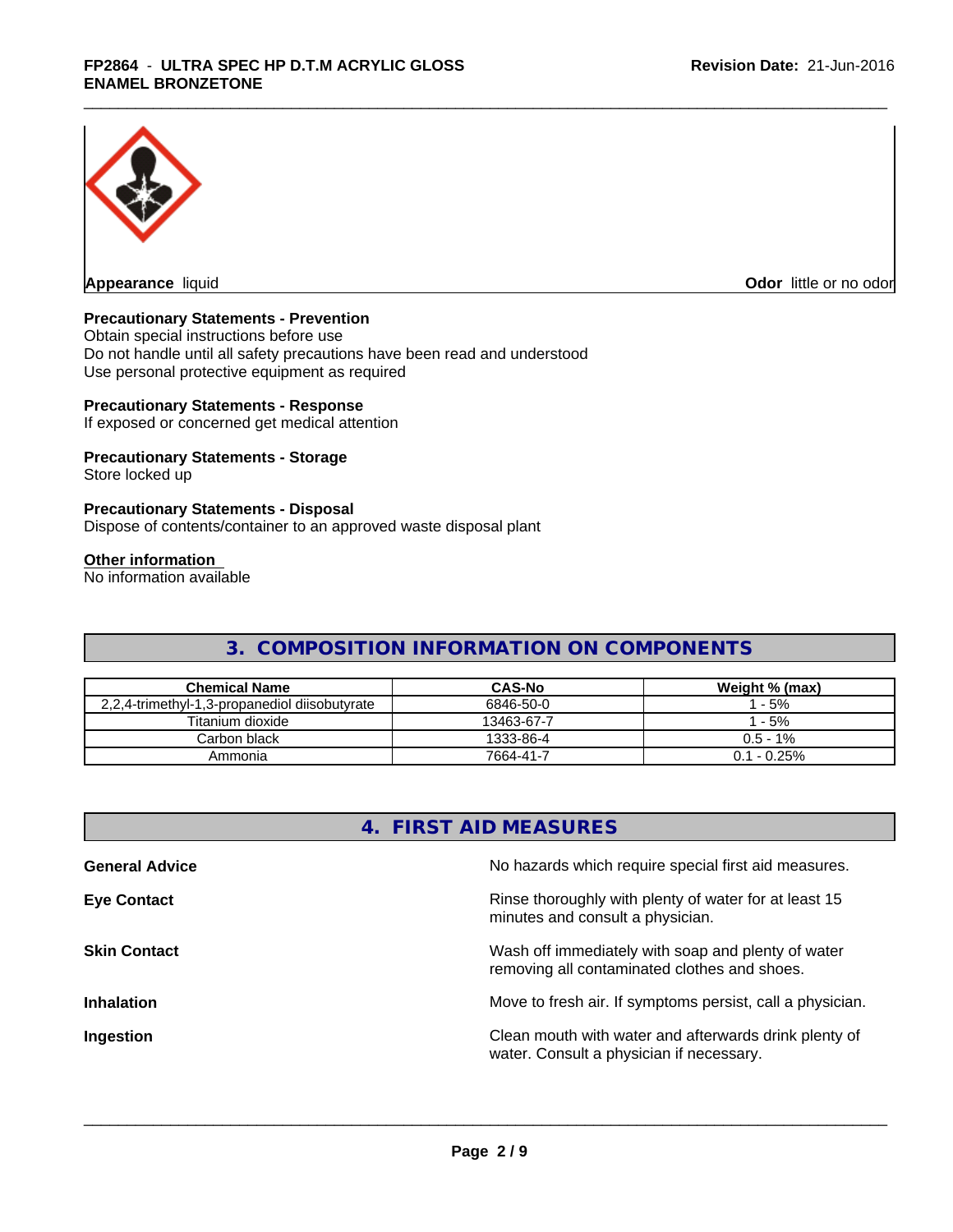| <b>Most Important Symptoms/Effects</b>                                                            | None known.                                                                                                                                        |  |
|---------------------------------------------------------------------------------------------------|----------------------------------------------------------------------------------------------------------------------------------------------------|--|
| <b>Notes To Physician</b>                                                                         | Treat symptomatically.                                                                                                                             |  |
|                                                                                                   | 5. FIRE-FIGHTING MEASURES                                                                                                                          |  |
| <b>Suitable Extinguishing Media</b>                                                               | Use extinguishing measures that are appropriate to local<br>circumstances and the surrounding environment.                                         |  |
| <b>Protective Equipment And Precautions For</b><br><b>Firefighters</b>                            | As in any fire, wear self-contained breathing apparatus<br>pressure-demand, MSHA/NIOSH (approved or equivalent)<br>and full protective gear.       |  |
| <b>Specific Hazards Arising From The Chemical</b>                                                 | Closed containers may rupture if exposed to fire or<br>extreme heat.                                                                               |  |
| <b>Sensitivity To Mechanical Impact</b>                                                           | No                                                                                                                                                 |  |
| <b>Sensitivity To Static Discharge</b>                                                            | No.                                                                                                                                                |  |
| <b>Flash Point Data</b><br>Flash Point (°F)<br>Flash Point (°C)<br><b>Flash Point Method</b>      | 250<br>121<br><b>PMCC</b>                                                                                                                          |  |
| <b>Flammability Limits In Air</b>                                                                 |                                                                                                                                                    |  |
| <b>Lower Explosion Limit</b><br><b>Upper Explosion Limit</b>                                      | Not applicable<br>Not applicable                                                                                                                   |  |
| Health: 1<br>Flammability: 1<br><b>NFPA</b>                                                       | <b>Instability: 0</b><br><b>Special: Not Applicable</b>                                                                                            |  |
| <b>NFPA Legend</b><br>0 - Not Hazardous<br>1 - Slightly<br>2 - Moderate<br>3 - High<br>4 - Severe |                                                                                                                                                    |  |
|                                                                                                   | The ratings assigned are only suggested ratings, the contractor/employer has ultimate responsibilities for NFPA ratings where this system is used. |  |

*Additional information regarding the NFPA rating system is available from the National Fire Protection Agency (NFPA) at www.nfpa.org.*

# **6. ACCIDENTAL RELEASE MEASURES**

| <b>Personal Precautions</b>      | Avoid contact with skin, eyes and clothing. Ensure<br>adequate ventilation.                          |
|----------------------------------|------------------------------------------------------------------------------------------------------|
| <b>Other Information</b>         | Prevent further leakage or spillage if safe to do so.                                                |
| <b>Environmental Precautions</b> | See Section 12 for additional Ecological Information.                                                |
| <b>Methods For Clean-Up</b>      | Soak up with inert absorbent material. Sweep up and<br>shovel into suitable containers for disposal. |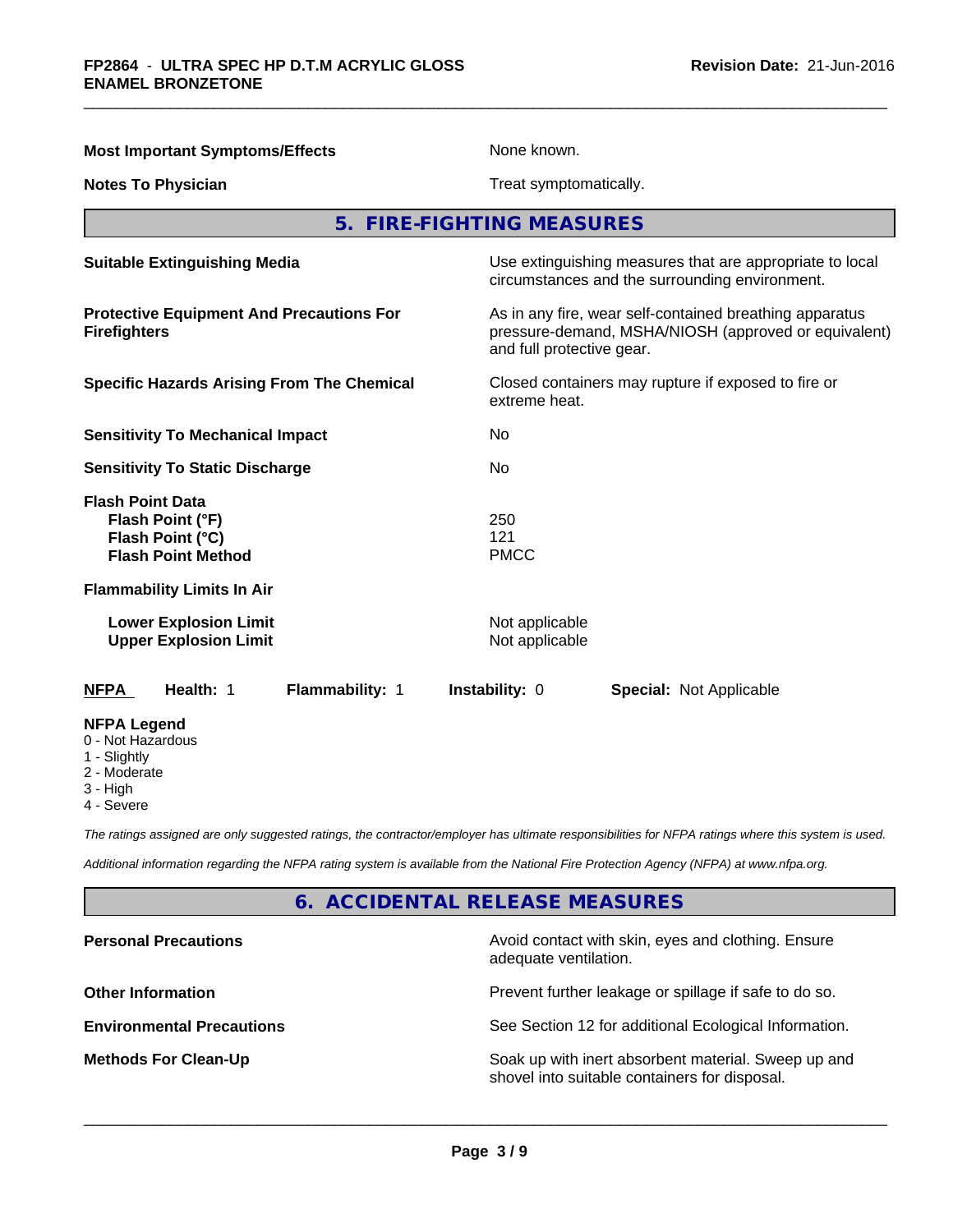# **7. HANDLING AND STORAGE**

**Handling Handling Avoid contact with skin, eyes and clothing. Avoid breathing Handling Avoid breathing** vapors, spray mists or sanding dust. In case of insufficient ventilation, wear suitable respiratory equipment.

**Storage** Storage **Keep container tightly closed.** Keep out of the reach of children.

**Incompatible Materials Incompatible Materials No information available** 

**8. EXPOSURE CONTROLS / PERSONAL PROTECTION**

#### **Exposure Limits**

| <b>Chemical Name</b> | <b>ACGIH</b>                  | <b>Alberta</b>                                                                   | <b>British Columbia</b>                       | <b>Ontario</b>                | Quebec                                                                                         |
|----------------------|-------------------------------|----------------------------------------------------------------------------------|-----------------------------------------------|-------------------------------|------------------------------------------------------------------------------------------------|
| Titanium dioxide     | 10 mg/m $3$ - TWA             | 10 mg/m $3$ - TWA                                                                | 10 mg/m $3$ - TWA<br>$3 \text{ ma/m}^3$ - TWA | 10 mg/m $3$ - TWA             | 10 mg/m $3$ - TWAEV                                                                            |
| Carbon black         | $3 \text{ mg/m}^3$ - TWA      | $3.5 \text{ mg/m}^3$ - TWA                                                       | $3 \text{ ma/m}^3$ - TWA                      | $3 \text{ mg/m}^3$ - TWA      | $3.5 \text{ ma/m}^3$ - TWAEV                                                                   |
| Ammonia              | 25 ppm - TWA<br>35 ppm - STEL | 25 ppm - TWA<br>17 mg/m $3$ - TWA<br>35 ppm - STEL<br>$24 \text{ mg/m}^3$ - STEL | 25 ppm - TWA<br>35 ppm - STEL                 | 25 ppm - TWA<br>35 ppm - STEL | 25 ppm - TWAEV<br>17 mg/m <sup>3</sup> - TWAEV<br>35 ppm - STEV<br>24 mg/m <sup>3</sup> - STEV |

#### **Legend**

ACGIH - American Conference of Governmental Industrial Hygienists Alberta - Alberta Occupational Exposure Limits British Columbia - British Columbia Occupational Exposure Limits

Ontario - Ontario Occupational Exposure Limits

Quebec - Quebec Occupational Exposure Limits

N/E - Not established

#### **Personal Protective Equipment**

**Engineering Measures Ensure adequate ventilation, especially in confined areas.** 

**Eye/Face Protection** Safety glasses with side-shields. **Skin Protection Protection Protective gloves and impervious clothing. Respiratory Protection In case of insufficient ventilation wear suitable respiratory** equipment.

**Hygiene Measures Avoid contact with skin, eyes and clothing. Remove and Hygiene Measures** and clothing. Remove and wash contaminated clothing before re-use. Wash thoroughly after handling.

# **9. PHYSICAL AND CHEMICAL PROPERTIES**

**Appearance** liquid **Odor** little or no odor **Density (Ibs/gal)** 9.25 - 9.35 **Specific Gravity** 1.11 - 1.13

**Odor Threshold No information available No information available pH** No information available **Viscosity (cps)** No information available **Solubility** No information available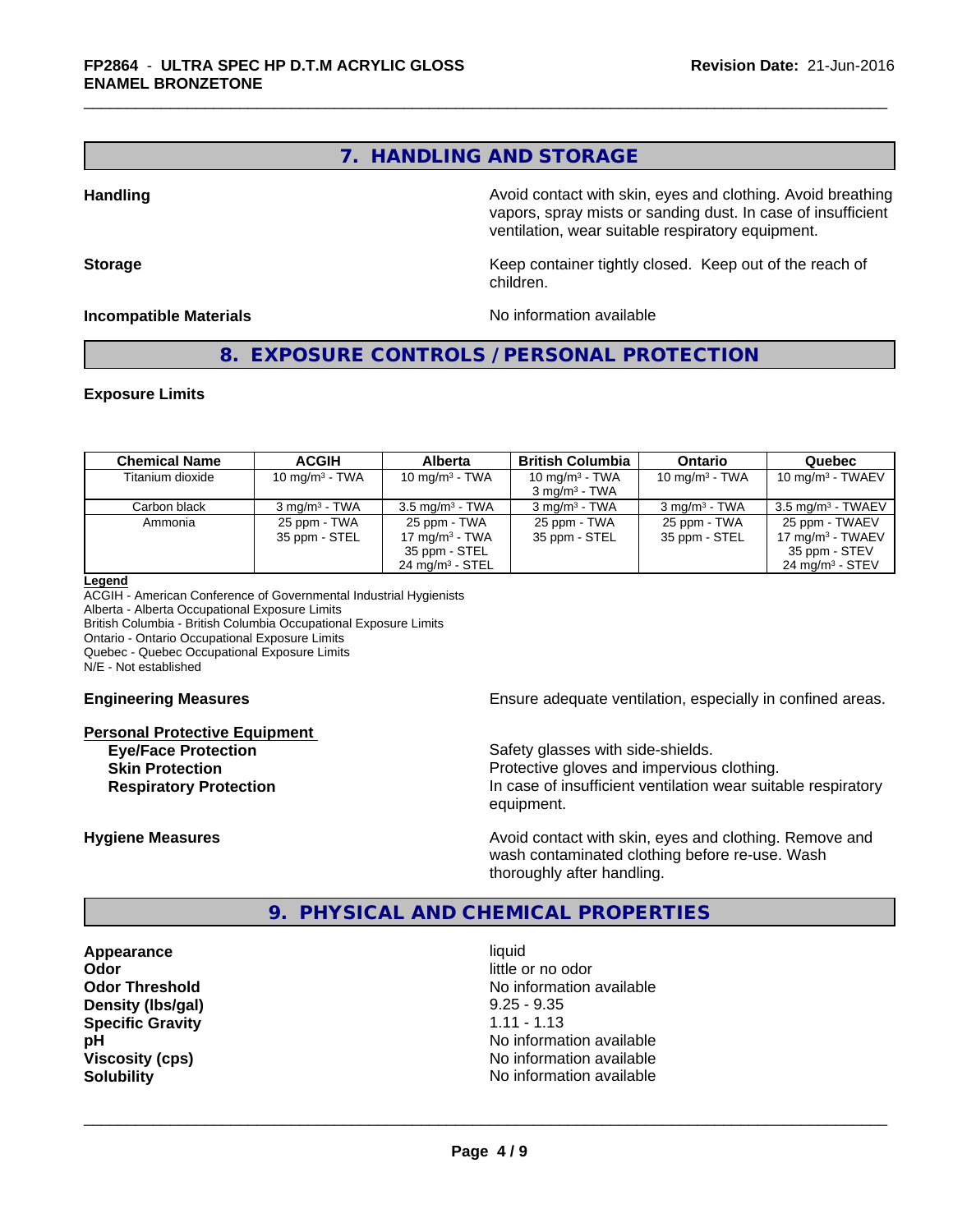**Water Solubility**<br> **Evaporation Rate**<br> **Evaporation Rate**<br> **Evaporation Rate Evaporation Rate No information available**<br> **Vapor Pressure No information available**<br>
No information available **Vapor Density**<br> **We Solids**<br>
We Solids
2019<br>
We Note that the Solid A0 - 50 **Wt. % Solids** 40 - 50<br> **Vol. % Solids** 30 - 40 **Vol. % Solids Wt. % Volatiles** 50 - 60 **Vol. % Volatiles** 60 - 70 **VOC Regulatory Limit (g/L)** < 150 **Boiling Point (°F)** 212 **Boiling Point (°C)** 100 **Freezing Point (°F)** 32 **Freezing Point (°C)** 0 **Flash Point (°F) Flash Point (°C)** 121 **Flash Point Method** PMCC **Flammability (solid, gas)** Not applicable **Upper Explosion Limit** Not applicable **Lower Explosion Limit**<br> **Autoignition Temperature (°F)**<br> **Autoignition Temperature (°F)**<br> **Autoignition Temperature (°F) Autoignition Temperature (°F) Autoignition Temperature (°C)** No information available **Decomposition Temperature (°F)** No information available **Decomposition Temperature (°C)** No information available **Partition Coefficient (n-octanol/water)** No information available

**No information available** 

# **10. STABILITY AND REACTIVITY**

| <b>Reactivity</b>                         | Not Applicable                           |
|-------------------------------------------|------------------------------------------|
| <b>Chemical Stability</b>                 | Stable under normal conditions.          |
| <b>Conditions To Avoid</b>                | Prevent from freezing.                   |
| <b>Incompatible Materials</b>             | No materials to be especially mentioned. |
| <b>Hazardous Decomposition Products</b>   | None under normal use.                   |
| <b>Possibility Of Hazardous Reactions</b> | None under normal conditions of use.     |

# **11. TOXICOLOGICAL INFORMATION**

### **Product Information Information on likely routes of exposure**

**Principal Routes of Exposure Exposure** Eye contact, skin contact and inhalation. **Acute Toxicity Product Information Information No information available Information on toxicological effects Symptoms** No information available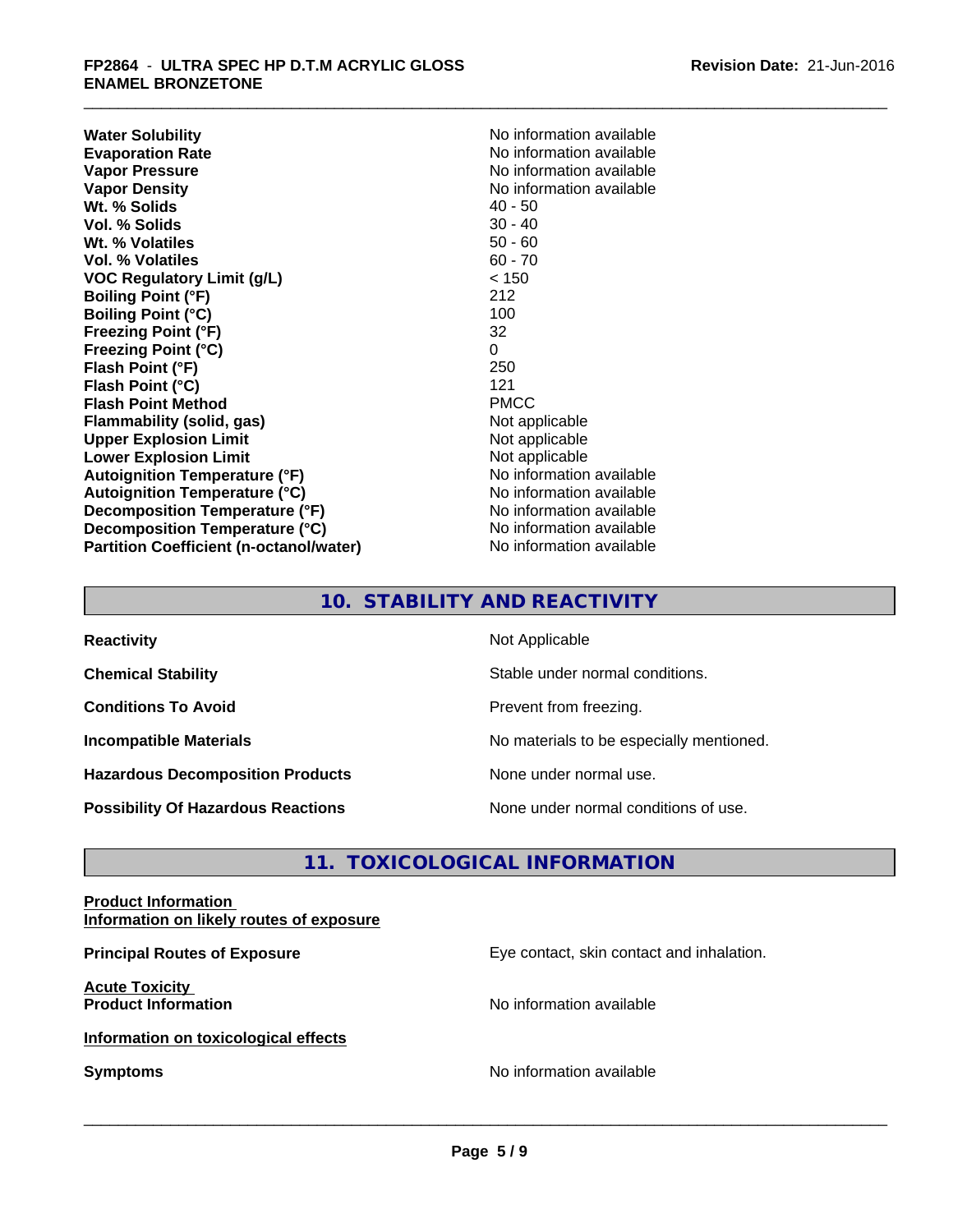#### **Delayed and immediate effects as well as chronic effects from short and long-term exposure**

| Eye contact                     | May cause slight irritation                                                                                     |  |
|---------------------------------|-----------------------------------------------------------------------------------------------------------------|--|
| <b>Skin contact</b>             | Substance may cause slight skin irritation. Prolonged or<br>repeated contact may dry skin and cause irritation. |  |
| <b>Inhalation</b>               | May cause irritation of respiratory tract.                                                                      |  |
| Ingestion                       | Ingestion may cause gastrointestinal irritation, nausea,<br>vomiting and diarrhea.                              |  |
| Sensitization:                  | No information available.                                                                                       |  |
| <b>Neurological Effects</b>     | No information available.                                                                                       |  |
| <b>Mutagenic Effects</b>        | No information available.                                                                                       |  |
| <b>Reproductive Effects</b>     | No information available.                                                                                       |  |
| <b>Developmental Effects</b>    | No information available.                                                                                       |  |
| <b>Target Organ Effects</b>     | No information available.                                                                                       |  |
| <b>STOT - single exposure</b>   | No information available.                                                                                       |  |
| <b>STOT - repeated exposure</b> | No information available.                                                                                       |  |
| Other adverse effects           | No information available.                                                                                       |  |
| <b>Aspiration Hazard</b>        | No information available.                                                                                       |  |
|                                 |                                                                                                                 |  |

# **Numerical measures of toxicity**

#### **The following values are calculated based on chapter 3.1 of the GHS document**

| ATEmix (oral)                        | 63655 mg/kg |
|--------------------------------------|-------------|
| <b>ATEmix (inhalation-dust/mist)</b> | 500.8 mg/L  |

#### **Component**

2,2,4-trimethyl-1,3-propanediol diisobutyrate LD50 Oral: > 3,200 mg/kg (Rat) vendor data LC50 Inhalation (Vapor): > 5.3 mg/L (Rat) Titanium dioxide LD50 Oral: > 10000 mg/kg (Rat) Carbon black LD50 Oral: > 15400 mg/kg (Rat) LD50 Dermal: > 3000 mg/kg (Rabbit) Ammonia LC50 Inhalation (Vapor): 2000 ppm (Rat, 4 hr.)

#### **Chronic Toxicity**

#### **Carcinogenicity**

*The information below indicateswhether each agency has listed any ingredient as a carcinogen:.*

| <b>Chemical Name</b> | <b>IARC</b>                    | <b>NTP</b> |
|----------------------|--------------------------------|------------|
|                      | 2B - Possible Human Carcinogen |            |
| Titanium dioxide     |                                |            |
|                      | 2B - Possible Human Carcinogen |            |
| l Carbon black       |                                |            |

• Although IARC has classified titanium dioxide as possibly carcinogenic to humans (2B), their summary concludes:<br>"No significant exposure to titanium dioxide is thought to occur during the use of products in which titaniu "No significant exposure to titanium dioxide is thought to occur during the use of products in which titanium dioxide is bound to other materials, such as paint."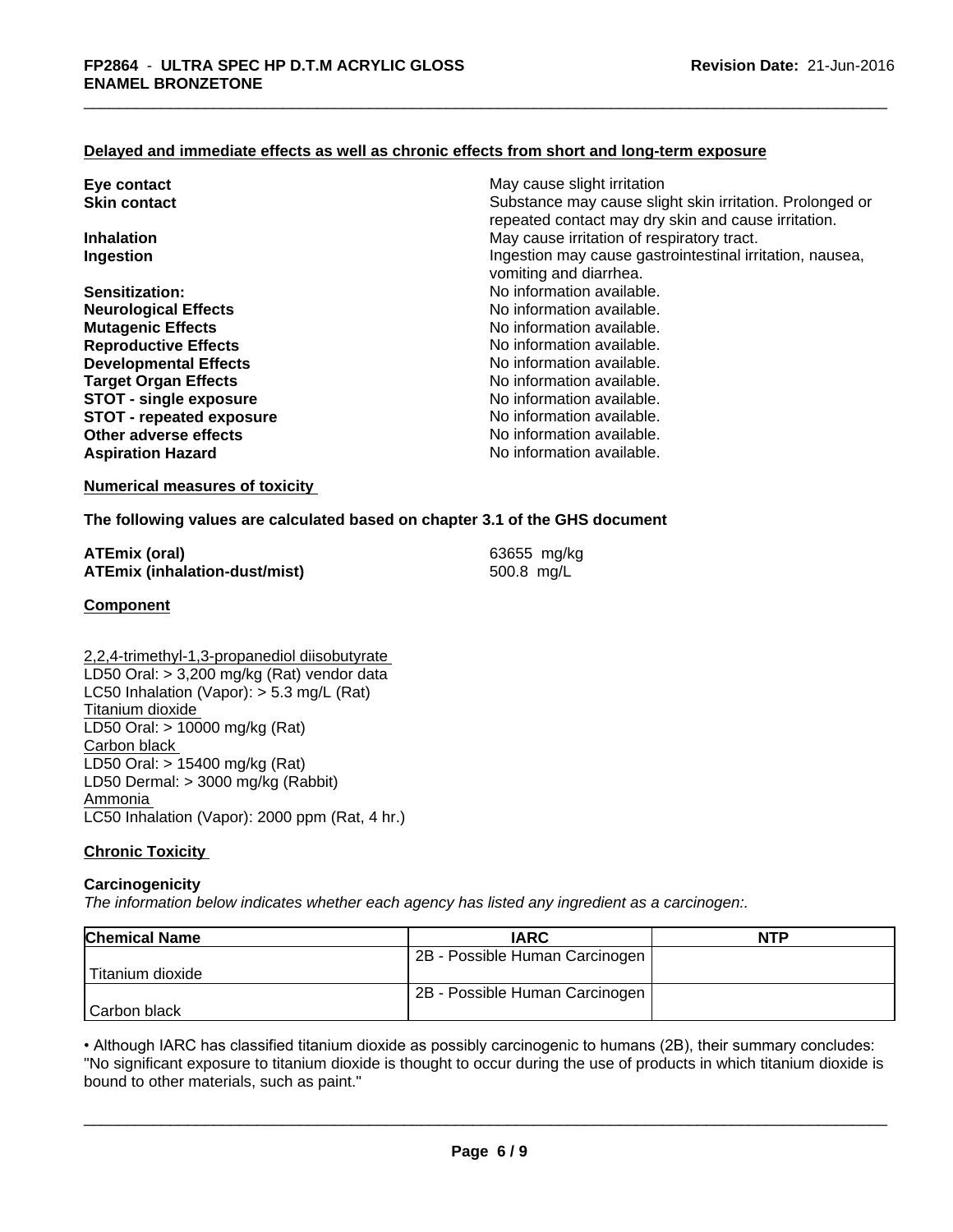#### **Legend**

IARC - International Agency for Research on Cancer NTP - National Toxicity Program OSHA - Occupational Safety & Health Administration

**12. ECOLOGICAL INFORMATION**

# **Ecotoxicity Effects**

The environmental impact of this product has not been fully investigated.

#### **Product Information**

#### **Acute Toxicity to Fish**

No information available

### **Acute Toxicity to Aquatic Invertebrates**

No information available

#### **Acute Toxicity to Aquatic Plants**

No information available

### **Persistence / Degradability**

No information available.

### **Bioaccumulation / Accumulation**

No information available.

#### **Mobility in Environmental Media**

No information available.

#### **Ozone**

No information available

# **Component**

#### **Acute Toxicity to Fish**

Titanium dioxide  $LC50:$  > 1000 mg/L (Fathead Minnow - 96 hr.)

#### **Acute Toxicity to Aquatic Invertebrates**

No information available

#### **Acute Toxicity to Aquatic Plants**

No information available

# **13. DISPOSAL CONSIDERATIONS**

Waste Disposal Method **Dispose of in accordance with federal, state, provincial,** and local regulations. Local requirements may vary,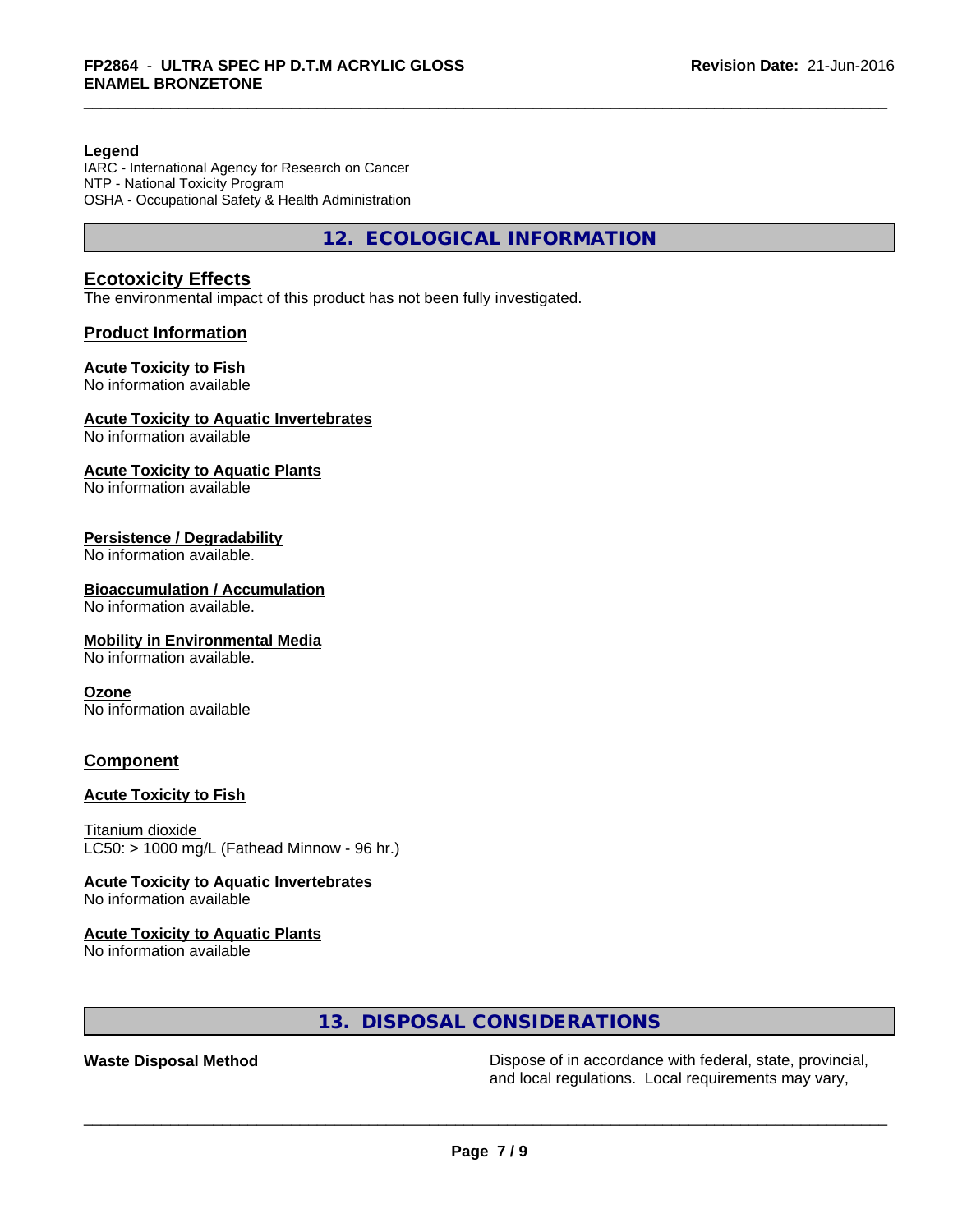consult your sanitation department or state-designated environmental protection agency for more disposal options.

# **14. TRANSPORT INFORMATION**

| TDG               | Not regulated |
|-------------------|---------------|
| ICAO / IATA       | Not regulated |
| <b>IMDG / IMO</b> | Not regulated |

**15. REGULATORY INFORMATION**

### **International Inventories**

| <b>TSCA: United States</b> | Yes - All components are listed or exempt. |
|----------------------------|--------------------------------------------|
| DSL: Canada                | Yes - All components are listed or exempt. |

# **National Pollutant Release Inventory (NPRI)**

#### **NPRI Parts 1- 4**

This product contains the following Parts 1-4 NPRI chemicals:

| <b>Chemical Name</b> | <b>CAS-No</b> | Weight % (max)      | <b>NPRI Parts 1-4</b> |
|----------------------|---------------|---------------------|-----------------------|
| Ammonia              | 7664-41-7     | 0.25%<br>0.1<br>- 0 | Listed                |

# **NPRI Part 5**

This product contains the following NPRI Part 5 Chemicals:

*None*

#### **WHMIS Regulatory Status**

This product has been classified in accordance with the hazard criteria of the Hazardous Products Regulations (HPR) and the SDS contains all the information required by the HPR.

# **16. OTHER INFORMATION**

| HMIS -              | Health: $1^*$ | <b>Flammability: 1</b>                                                     | <b>Reactivity: 0</b> | $PPE: -$ |  |
|---------------------|---------------|----------------------------------------------------------------------------|----------------------|----------|--|
| <b>HMIS Legend</b>  |               |                                                                            |                      |          |  |
| 0 - Minimal Hazard  |               |                                                                            |                      |          |  |
| 1 - Slight Hazard   |               |                                                                            |                      |          |  |
| 2 - Moderate Hazard |               |                                                                            |                      |          |  |
| 3 - Serious Hazard  |               |                                                                            |                      |          |  |
| 4 - Severe Hazard   |               |                                                                            |                      |          |  |
| * - Chronic Hazard  |               |                                                                            |                      |          |  |
|                     |               | X - Consult your supervisor or S.O.P. for "Special" handling instructions. |                      |          |  |